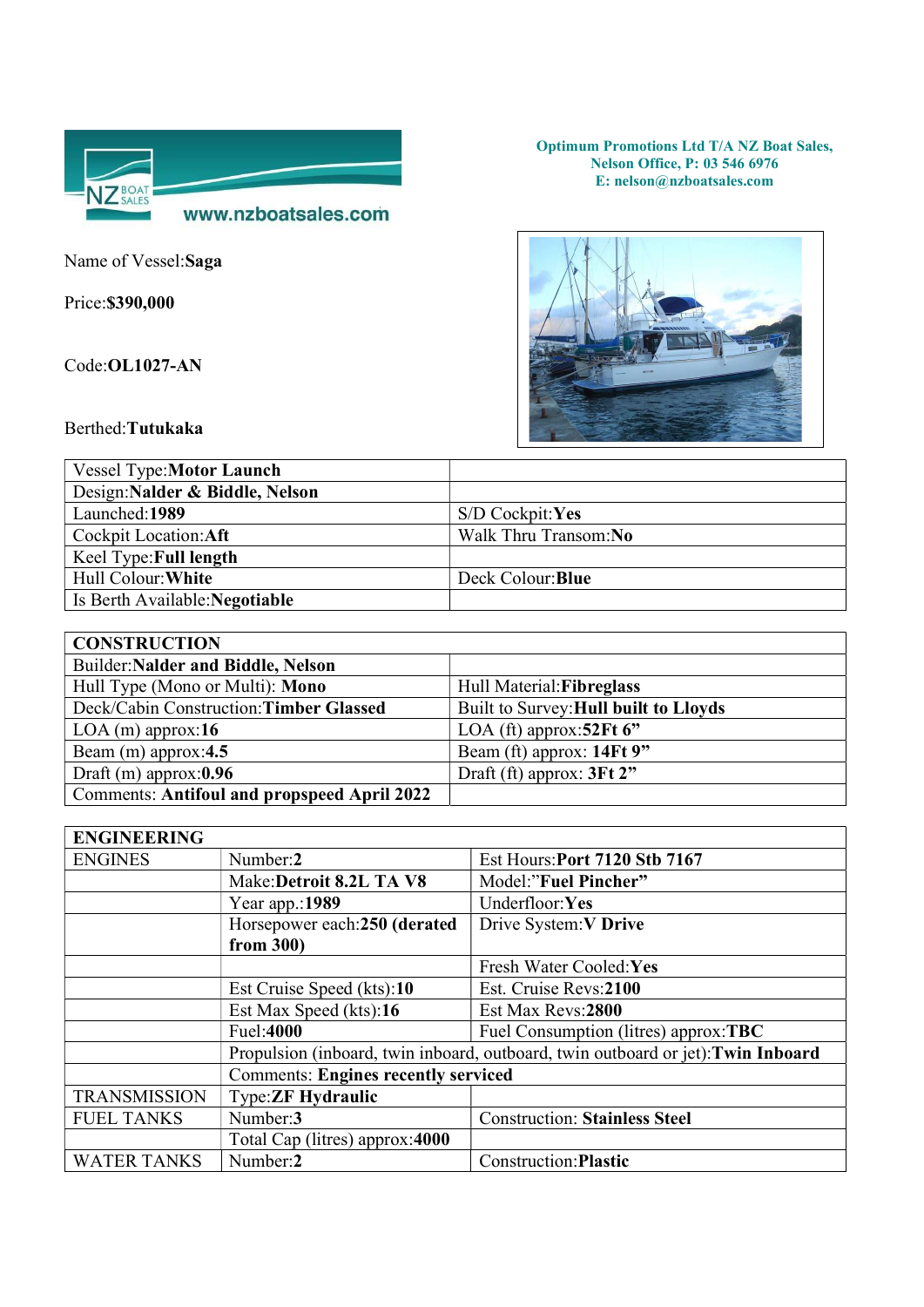|           | Total Cap (litres) approx:1000 |                         |
|-----------|--------------------------------|-------------------------|
| STEERING  | Type: Hydraulic                | Stations:2              |
| PROPELLER | Type:4 Blade                   | Size: $26$ " x $20.5$ " |
|           | (Nalder&Biddle)                |                         |

| <b>ACCOMMODATION</b>         |                                  |
|------------------------------|----------------------------------|
| Headroom:6Ft 5"              | No. of Cabins:3                  |
| Aft Cabin $(y/n):$ <b>No</b> |                                  |
| Number of Double Berths:1    | Number of Single Berths:4        |
| No. Showers:2                | <b>Shower Location:2 Forward</b> |
| No. Heads:2                  | Head Location: 2 Forward         |
| Head Type: Electric          |                                  |
| Holding Tank: Yes            |                                  |

| <b>GALLEY</b>                               |                        |
|---------------------------------------------|------------------------|
| Fwd, Mid or Aft: Mid Up or Down: Up         | Galley Equipment: Some |
| Pressure Water $(y/n)$ - Hot: Yes Cold: Yes | Hot Water System: Yes  |
| Fridge:2                                    | Freezer:2              |
| Stove Type:Gas                              | Stove Fuel:LPG         |
| Burners:4                                   | Grill:Yes              |
| Oven: $Yes$                                 |                        |

| <b>ELECTRICAL</b>           |                                         |
|-----------------------------|-----------------------------------------|
| Batteries: 2 Start, 4 House | Amp Hours Total:420 House               |
| Voltage: $12/24$            | Battery Charger: Yes                    |
|                             | Genset: Yes 230V, 8KVA, 1616 hours rune |
| <b>Shore Power: Yes</b>     | Current WOF:Yes                         |

| <b>ELECTRONICS</b>  |                                  |                 |
|---------------------|----------------------------------|-----------------|
| VHF:2               | SSB:Sea 222                      | Log/Speedo:Yes  |
| Radar: Raymarine    | Autopilot: Raym, arine ST6001    | Rudder Angle:2  |
| GPS: Raymarine C120 | <b>Chart Plotter: Raymarine</b>  | Depth Sounder:2 |
|                     | <b>Hybrid Touch (new)</b>        |                 |
| Fish Finder:Yes     | Stereo:Yes                       |                 |
| Comments: Garmin    | <b>Magellan 315 Handheld GPS</b> |                 |
| <b>Handheld GPS</b> |                                  |                 |

| <b>EQUIPMENT</b>                        |               |               |
|-----------------------------------------|---------------|---------------|
| Anchor 1:Yes                            |               | Dinghy:Yes    |
| Chain:Yes                               |               | Davits:Yes    |
|                                         |               | Compass:2     |
| Capstan (manual or electric?): Electric |               | Barometer:Yes |
|                                         |               | Clock:Yes     |
|                                         | Covers:Yes    | Fenders:Yes   |
| Bilge Pumps: 5                          | Bait Tank:Yes | Bimini:Yes    |

| <b>SAFETY GEAR</b>     |                            |          |
|------------------------|----------------------------|----------|
| Liferaft:Yes (expired) | EPIRB: Yes (needs service) | Hares:No |